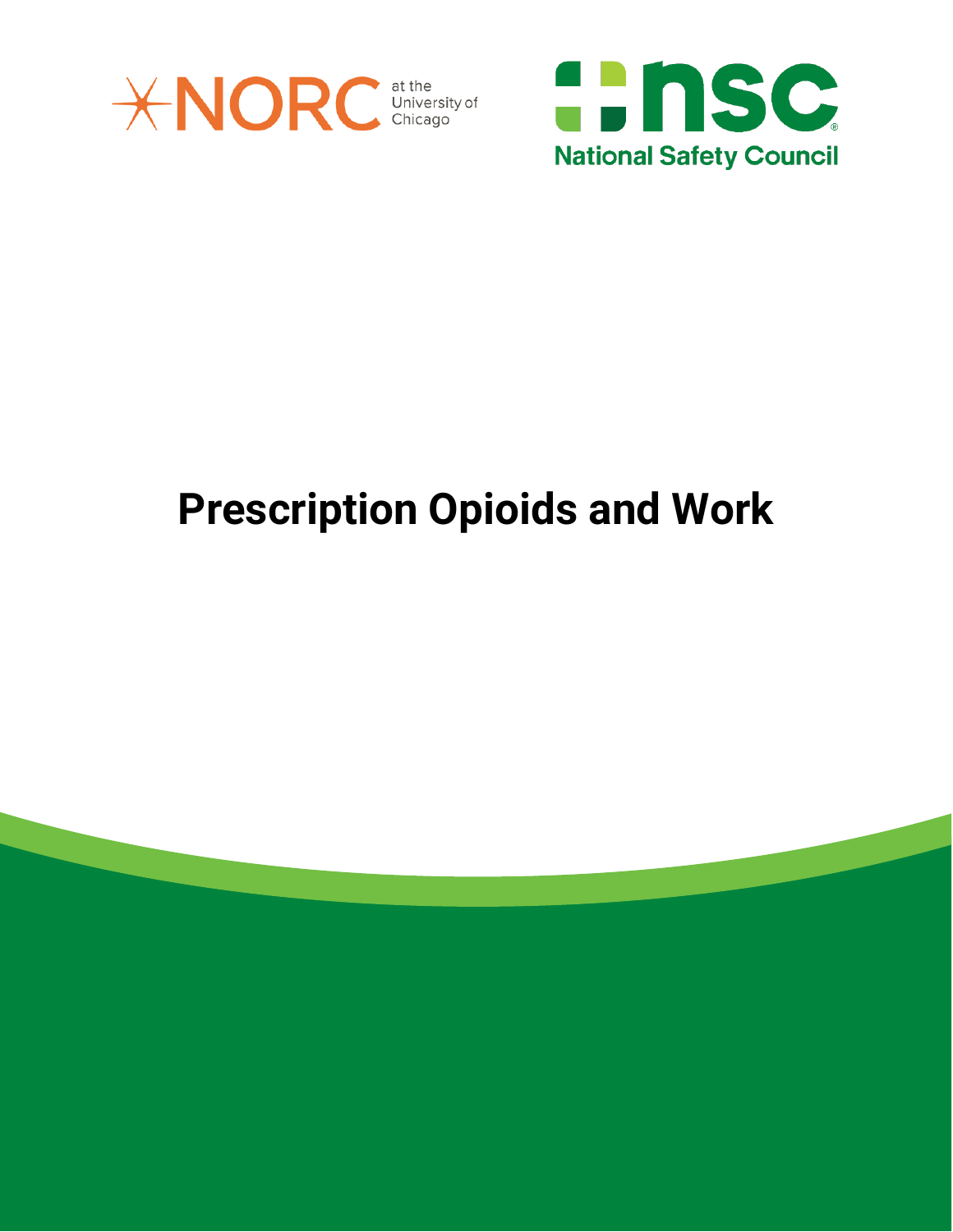Prescr[i](#page-3-0)ption opioid medications<sup>i</sup> can be misused by anyone regardless of age, gender, race or occupation. However, certain groups are more likely than others to misuse prescription opioids or become addicted. Often, these groups are at higher risk due to larger trends such as provider prescribing practices and more physically-taxing working conditions.

- Rates of prescription opioid misuse and addiction are declining in the U.S. Among people aged 12 or older, prescription opioid disorder decreased from 0.8% (2.0 million people) in 2015 to 0.5% (1.4 million people) in 2019. There was a similar decline in the percentage of people who misused prescription opioids at some point in the prior year, going from 4.7 percent (or 12.5 million people) in 2015 to 3.5 percent (or 9.7 million people) in 2019.<sup>[ii](#page-3-1)</sup>
- Deaths from opioid overdose remain high and continue to increase, primarily as a result of the introduction of the powerful opioid fentanyl.<sup>[iii](#page-4-0)</sup> The overwhelming majority of heroin and fentanyl users develop an opioid use disorder through prescription opioid medications. More than 50% obtain prescription opioids



through family and friends.<sup>[iv](#page-4-1)</sup> As people age, rates of misuse in the prior year increase. In 2019, misuse was reported by 25% of adults aged 18 to 25; 30% of those 26 to 49; and 34% of those o[v](#page-4-2)er 50. $^{\circ}$ 

- The COVID-19 pandemic may be increasing substance use and opioid overdose fatalities. According to the American Medical Association, more than 40 states have reported increases in opioid overdoses since the beginning of the pandemic. $\vec{v}$
- Overwhelmingly, the source of prescription opioids that are misused is the person's own physician or dentist (30%), or from family or friends who were prescribed them



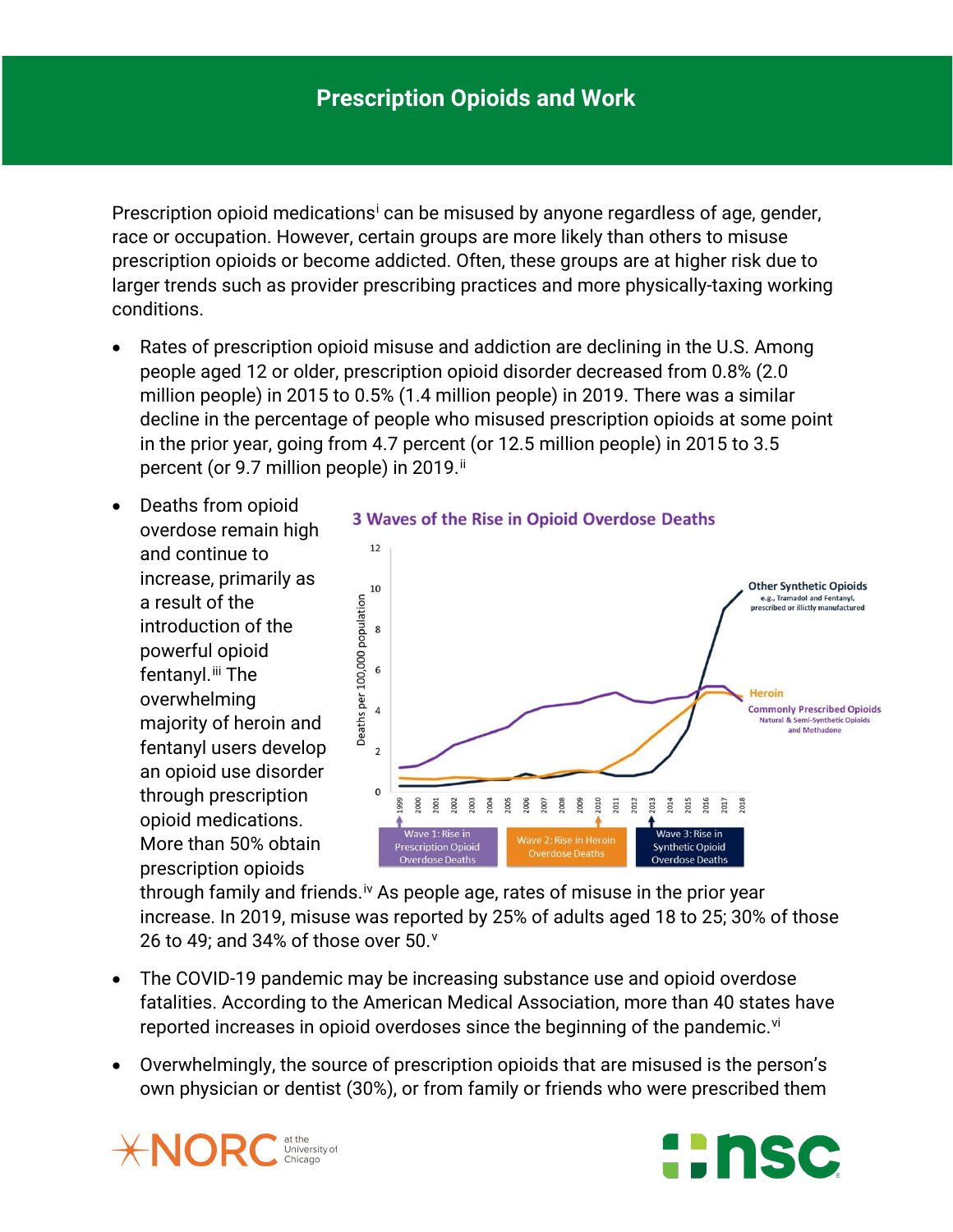$(45%)$ . <sup>[vii](#page-4-4)</sup> U.S. dentists prescribe opioids at rates 37 times greater than dentists in the United Kingdom, and U.S. patients undergoing minor surgeries are prescribed opioids 76% of the time compared with 11% of the time in Sweden.<sup>[viii](#page-4-5)</sup>

• Prescription opioids pose unnecessary risks of addiction to patients and their family members. Systematic reviews comparing research studies which contrast prescription opioids with non-opioid pain medications, and with physical therapy and psychological interventions for surgical patients, find opioids least effective in controlling acute and chronic pain.<sup>[ix](#page-4-6)</sup> The CDC reports the risk of addiction increases the more days a patient is e[x](#page-4-7)posed to the prescription opioids.<sup>x</sup> Clinical studies confirm the CDC's findings.<sup>[xi](#page-4-8)</sup> National practice standards for treating acute and chronic non-cancer pain now recommend not using prescription opioids.<sup>[xii](#page-4-9)</sup> For more information on the evidence for the efficacy of pain medications, visit [this](https://safety.nsc.org/painmedevidence) NSC report.



Number of Days of Opioids Prescribed for First Episode of Acute Pain

## **How Employers can Address Prescription Opioid Misuse**

Prescription opioids present challenges to employers. However, employers have tools within their own organizations and can work with other employers to reduce the risk that their employees will misuse prescription pain medications.

• *Health insurance*: Employers should ask any health insurer they work with to demonstrate what they are doing to manage prescription opioid use and require that prescribes abide by the CDC guidelines for opioid prescribing. Employers can ask to see whether rates of prescription opioid prescribing by primary care physicians are declining, and can ask which active steps the health insurers are taking to identify



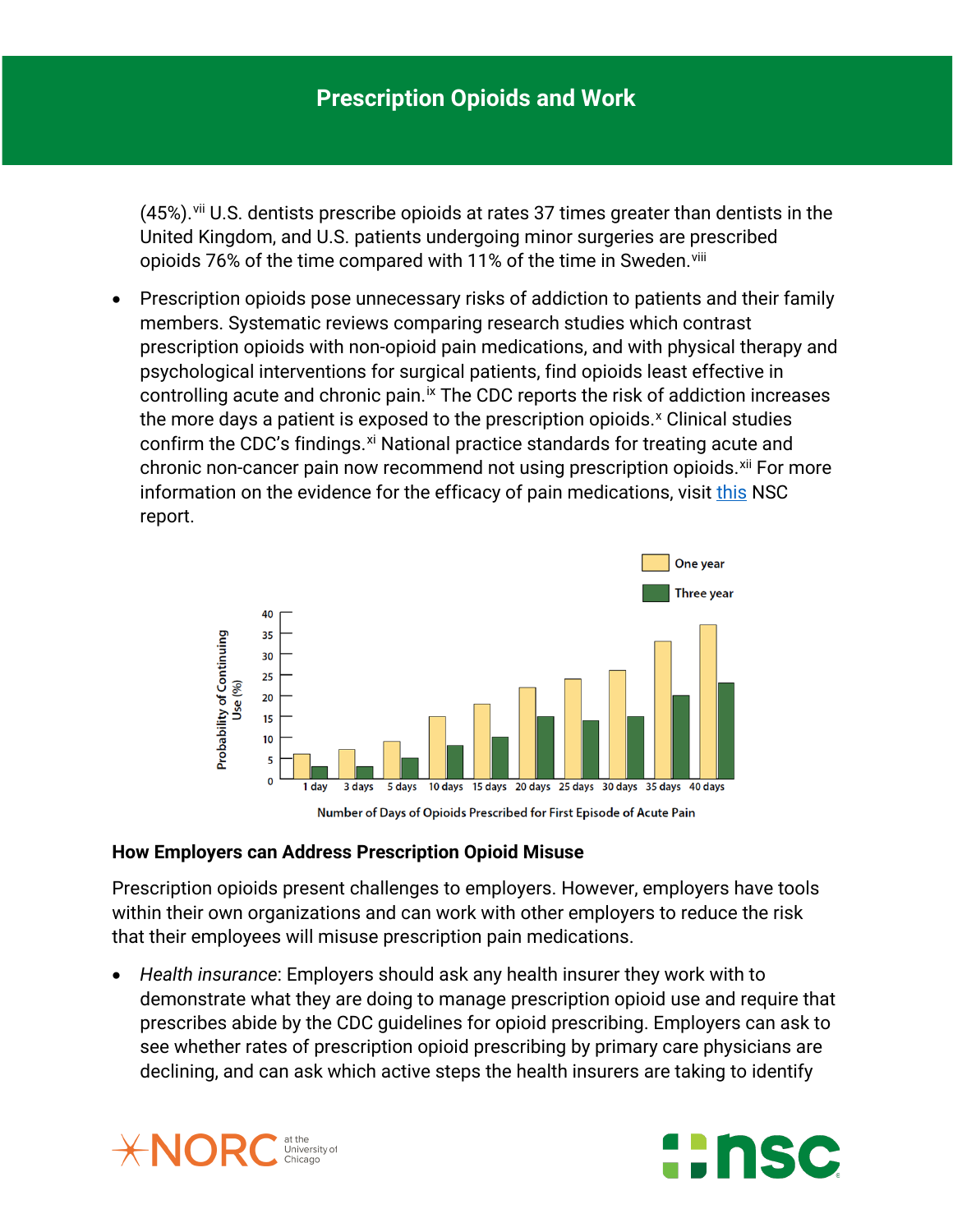and treat members with an opioid addiction. Ask your pharmacy benefits manager its procedures for identifying members at high risk for opioid addiction.

- *EAPs*: Employers can demand that their Employee Assistance Program systematically assesses substance use by workers seeking EAP services, and that it reports on rates of identification of problematic use. Many EAPs are involved in Return-to-Work programs for employees who have taken short- or long-term disability. Addiction to prescription opioids can result from their use to treat musculoskeletal injuries and surgeries. Employers should ask for evidence that their EAP is assessing prescription opioid misuse among returning workers and assisting them in receiving treatment. As worksites bring back workers from COVID-19-related shutdowns, EAPs and HR departments should actively monitor for substance use, mental health distress and post-traumatic stress disorder among returning workers. Preliminary evidence points to increased substance use, depression and anxiety among workforces.<sup>xiii</sup>
- *Disease and disability management*: If you contract for disease or disability management services, you should require vendors provide for evidence that they are actively tracking data and requiring prescribers abide by the CDC prescribing guides when prescribing opioid use for pain, assessing workers for possible opioid misuse, and intervening to assist them to use alternative, non-addicting pain management strategies.
- *Drug-Free Workplace Policies:* Employers, especially those in heavy labor industries and those with safety-sensitive positions, should revisit their drugtesting policies and scope of testing to incorporate prescription opioid use as part of their Drug-Free Workplace Program. Xiv This should include clearly defined second- or last-chance policies, procedures around Return-to-Work programs, and clear and defined safety procedures for an employee who is prescribed opioid painkillers.

<span id="page-3-1"></span><span id="page-3-0"></span>ii Substance Abuse and Mental Health Services Administration. (2020). Key substance use and mental health indicators in the United States: Results from the 2019 National Survey on Drug Use and Health (HHS Publication No. PEP20-07-01-001, NSDUH Series H-55). Rockville, MD: Center for Behavioral Health Statistics and Quality, Substance Abuse and Mental Health Services Administration. Retrieved fro[m https://www.samhsa.gov/data/](https://www.samhsa.gov/data/)



 $\overline{\phantom{a}}$ 



<sup>i</sup> Prescription opioid medications are a group of chemically similar drugs that such as hydrocodone (e.g., Vicodin®), oxycodone (e.g., OxyContin®), methadone and morphine.